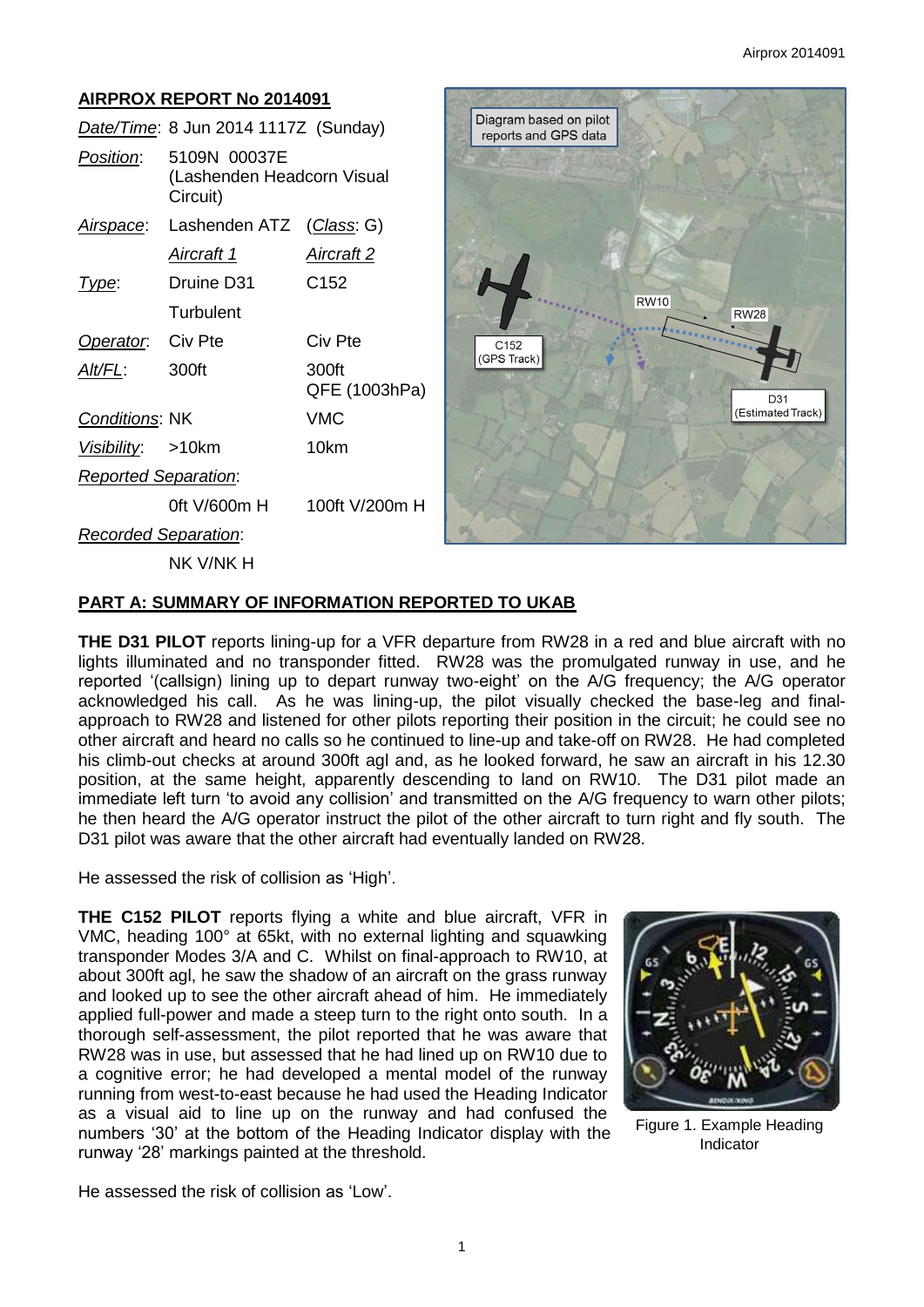# **Factual Background**

#### The weather at Lashenden Headcorn at 1120 was recorded as:

METAR EGMD 081120Z 22006KT 190V250 9999 FEW040 22/13 Q1020

### **Analysis and Investigation**

## **CAA ATSI**

The C152 pilot had called in advance for a pre-flight briefing and was advised that RW28 was in use. When the C152 first contacted Lashenden Radio, the A/G operator passed the runway in use and circuit direction. The A/G operator recalled being busy at the time and remembered that the D31 called departing RW28 and the C152 had reported on final. The Lashenden A/G operator reported that Lashenden does not have a VCR but he had a good view of the RW28 approach but not the RW10 approach.

After the D31 was airborne, the pilot reported that the C152 was on final for RW10 and had got very close. The A/G operator advised the C152 to break off his approach; he remembered that the C152 had turned right and carried out a right-hand circuit on RW28, but was too close to the aircraft ahead and went around. The C152 then routed over the village to the north, before rejoining downwind and continuing to land on RW28.

The A/G operator recalled that, after landing, the C152 pilot had apologised and reported that he had made a mistake positioning and had lined up for the wrong runway.

### **UKAB**

The C152 pilot was required to conform to the pattern of traffic formed by other aircraft intending to land at the aerodrome or keep clear of the airspace in which the pattern was formed.<sup>1</sup>

#### **Summary**

 $\overline{a}$ 

An Airprox was reported in the visual circuit at Lashenden Headcorn when a C152 (whose pilot was lining up for RW10 by mistake), and a D31 (which was taking-off on RW28), came in to conflict in Class G airspace.

### **PART B: SUMMARY OF THE BOARD'S DISCUSSIONS**

Information available included reports from the pilots of both aircraft, a report from the A/G operator and a report from the appropriate ATC authority.

Board members firstly commended the C152 pilot for his frank and candid self-assessment but noted that there were many cues such as wind-socks, other cockpit instruments and airfield markers that should have helped to correct his cognitive misperception. Nonetheless, they appreciated the pilot's honesty and agreed entirely with his assessment; the cause was that the C152 pilot had mistakenly made an approach to the reciprocal runway. In assessing the degree of risk, the Board noted that the separation reported by both pilots had been uncomfortably close for a head-on encounter. They agreed that the actions of both pilots had improved separation to some extent, but they considered that safety standards had still remained well below normal, and agreed a risk category of B.

 $1$  Rules of the Air 2007, Rule 12, Flight in the vicinity of an aerodrome, and Regulatory Article 2307(1) Para 16